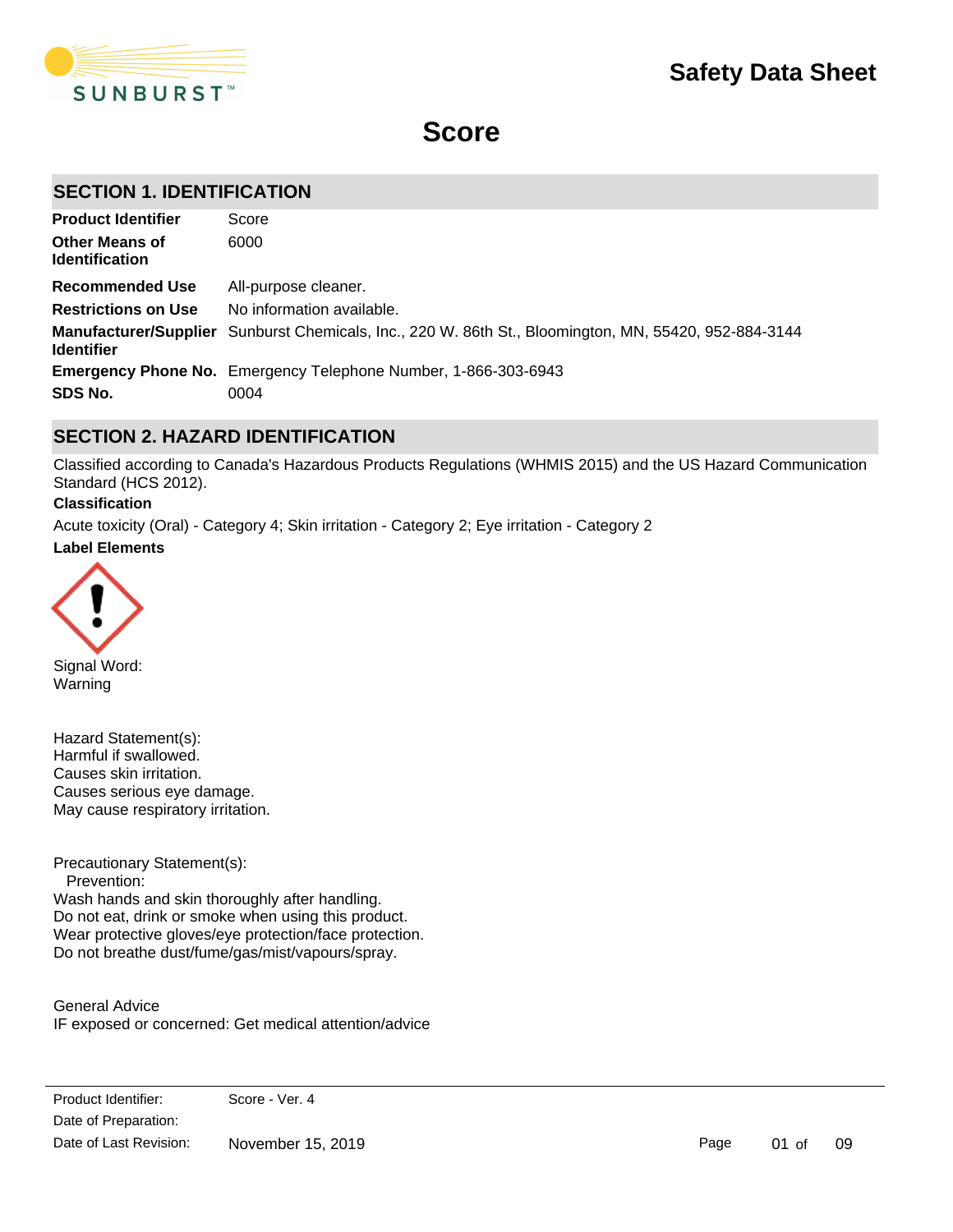Eyes

IF IN EYES: Rinse cautiously with water for several minutes. Remove contact lenses, if present and easy to do. Continue rinsing. Immediately call a POISON CENTRE or doctor.

**Skin** IF ON SKIN: Wash with plenty of water. Take off contaminated clothing and wash it before reuse. If skin irritation occurs: Get medical advice/attention.

Inhalation IF INHALED: If breathing is difficult, remove person to fresh air and keep comfortable for breathing.

Ingestion IF SWALLOWED: Immediately call a POISON CENTRE or doctor. IF SWALLOWED: Rinse mouth. Do NOT induce vomiting.

 Storage: Store locked up. Store in a well-ventilated place. Keep container tightly closed.

Disposal:

Dispose of contents and container in accordance with local, regional, national and international regulations. **Other Hazards**

Not applicable.

-----------------------------------------------------------------------------------------------------------

PRODUCT AT USE DILUTION Precautionary Statement(s):

Classification Category of Use Dilution: Not hazardous at use dilution.

Signal Word None.

 Prevention: Wash hands and skin thoroughly after handling.

General Response: Get medical advice/ attention if you feel unwell

Storage: Store in accordance with local regulations.

------------------------------------------------------------------------------------------------------------.

# **SECTION 3. COMPOSITION/INFORMATION ON INGREDIENTS**

| <b>Chemical Name</b>   | 'CAS No.  | %         | <b>Other Identifiers Other Names</b> |  |
|------------------------|-----------|-----------|--------------------------------------|--|
| Nonylphenol Ethoxylate | 9016-45-9 | $10 - 20$ |                                      |  |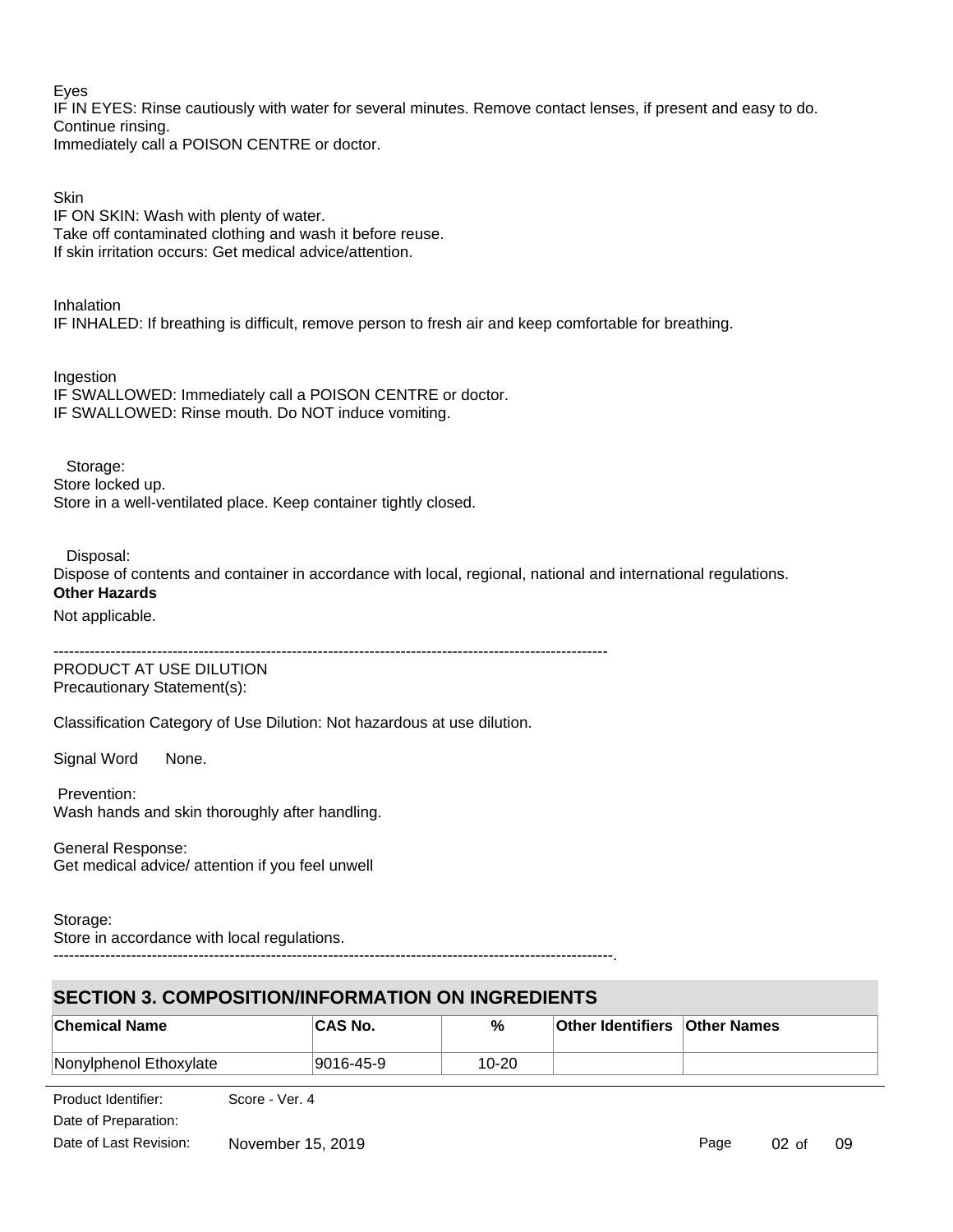| Pentasodium Triphosphate                                      | 7758-29-4   | $10 - 20$   |  |
|---------------------------------------------------------------|-------------|-------------|--|
| Tetrasodium<br>ethylenediaminetetraacetate                    | 64-02-8     | $10 - 20$   |  |
| Benzenesulphonic acid, C10-C13<br>alkyl derivs., sodium salts | 68411-30-3  | $10 - 20$   |  |
| Mixed Ethoxylated Alcohol                                     | proprietary | $5 - 10$    |  |
| Sodium dioctyl sulfosuccinate                                 | 577-11-7    | $5 - 10$    |  |
| Dodecanamide, N-(2-hydroxyethyl)-                             | 142-78-9    | $5 - 10$    |  |
| Sodium carbonate                                              | 497-19-8    | $5 - 10$    |  |
| Fragrance.                                                    | proprietary | $0 - 0.5$   |  |
| Acid Orange 7                                                 | 633-96-5    | $0 - 0.001$ |  |
|                                                               |             |             |  |

#### **Notes**

PRODUCT AT USE DILUTION

Contains ingredients listed above at weight % less than 0.5%

#### PRODUCT AT USE DILUTION

No hazardous ingredients at dilution level.

# **SECTION 4. FIRST-AID MEASURES**

#### **First-aid Measures**

#### **Inhalation**

Remove source of exposure or move to fresh air. Get medical advice or attention if you feel unwell or are concerned.

# **Skin Contact**

Wash gently and thoroughly with lukewarm, gently flowing water and mild soap for 5 minutes. If skin irritation occurs, get medical advice or attention.

# **Eye Contact**

Immediately rinse the contaminated eye(s) with lukewarm, gently flowing water for 15-20 minutes, while holding the eyelid(s) open. Seek immediate medical attention/advice.

### **Ingestion**

Do NOT induce vomiting. Drink plenty of water. Never give anything by mouth to an unconscious person. If symptoms persist, call a physician.

### **First-aid Comments**

Get medical advice or attention if you feel unwell or are concerned.

----------------------------------------------------------------------------------------------------------

PRODUCT AT USE DILUTION EYE CONTACT: Rinse with plenty of water. SKIN CONTACT: Rinse with plenty of water. INHALATION: Get medical attention if symptoms occur. INGESTION: Rinse mouth. Get medical attention if symptoms occur. ----------------------------------------------------------------------------------------------------------.

#### **Most Important Symptoms and Effects, Acute and Delayed**

None known.

#### **Immediate Medical Attention and Special Treatment**

#### **Special Instructions**

Treat symptomatically.

Date of Preparation: Product Identifier: Score - Ver. 4 Date of Last Revision: November 15, 2019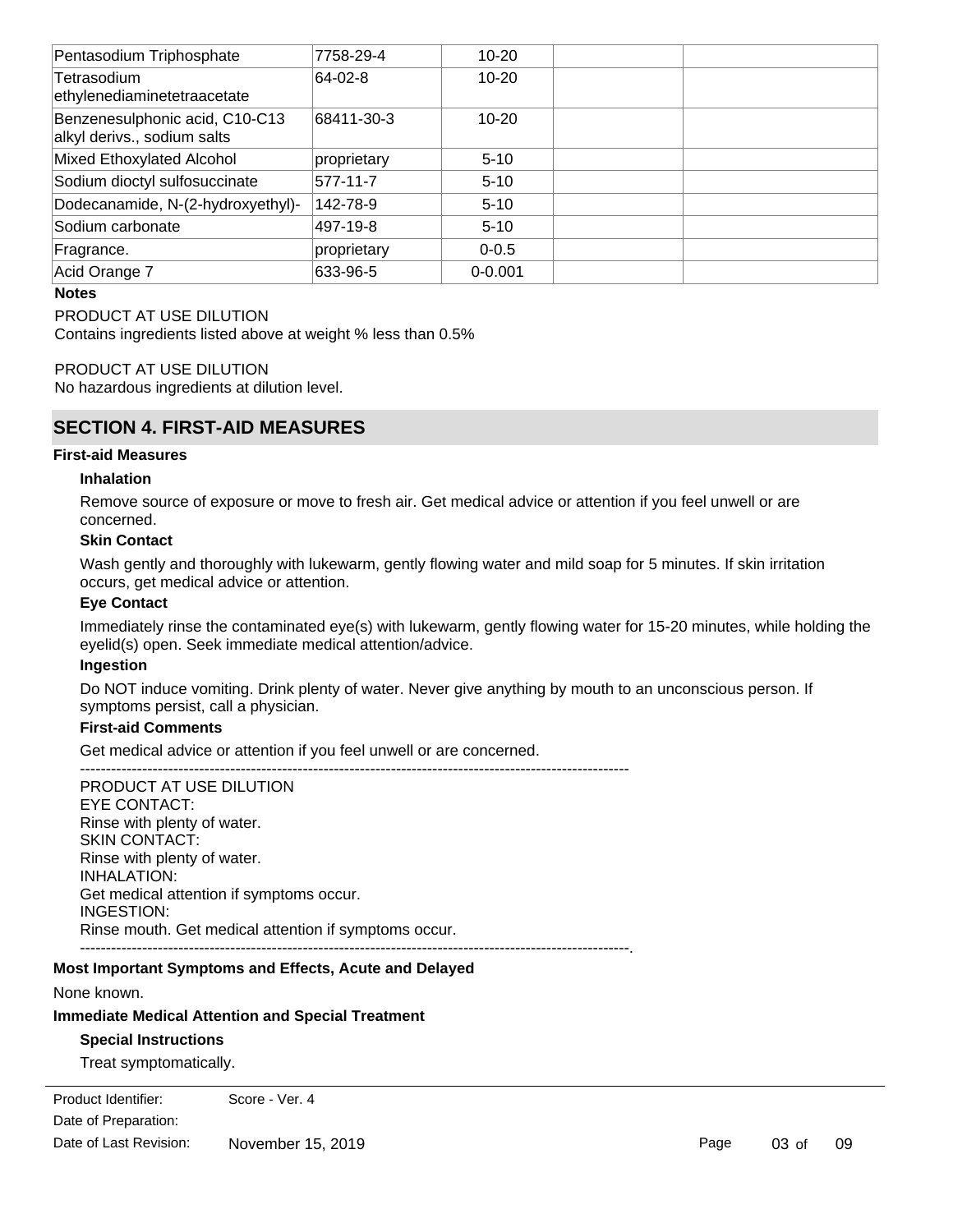# **SECTION 5. FIRE-FIGHTING MEASURES**

# **Extinguishing Media**

# **Suitable Extinguishing Media**

Water. Carbon dioxide (CO 2 ). Dry chemical.

# **Unsuitable Extinguishing Media**

None known.

# **Specific Hazards Arising from the Product**

Not sensitive to static discharge.

Not sensitive to mechanical Impact.

# **Special Protective Equipment and Precautions for Fire-fighters**

As in any fire, wear self-contained breathing apparatus pressure-demand, MSHA/NIOSH (approved or equivalent) and full protective gear.

As in any fire, wear self-contained breathing apparatus pressure-demand, MSHA/NIOSH (approved or equivalent) and full protective gear.

# **SECTION 6. ACCIDENTAL RELEASE MEASURES**

### **Personal Precautions, Protective Equipment, and Emergency Procedures**

Avoid contact with skin, eyes and clothing. Do not breathe spray mist. Ensure adequate ventilation. Use personal protective equipment. If spilled, take caution, as material can cause surfaces to become slippery.

### **Environmental Precautions**

Avoid release to the environment. Collect spillage. See Section 12 for additional Ecological Information. Dispose of contents/container to an approved waste disposal plant.

### **Methods and Materials for Containment and Cleaning Up**

Contain and soak up spill with absorbent that does not react with spilled product. Collect and reuse if possible. Following product recovery, flush area with water.

#### **Other Information**

---------------------------------------------------------------------------------------------------------- PRODUCT AT USE DILUTION

Personal precautions, protective equipment and emergency procedures: Avoid contact with skin, eyes and clothing. Do not breathe spray mist. Ensure adequate ventilation. Use personal protective equipment. Solution can cause surfaces to become slippery

Environmental precautions:

Avoid release to the environment. Rinse or mop up use solutions. Solutions may be flushed down sanitary sewer drains.

Methods and materials for containment and cleaning up:

Stop leak if safe to do so. Contain spillage, and then collect with noncombustible absorbent material, (e.g. sand, earth, diatomaceous earth, vermiculite) and place in container for disposal according to local / national regulations (see section 13). For large spills, dike spilled material or otherwise contain material to ensure runoff does not reach a waterway.

----------------------------------------------------------------------------------------------------------.

# **SECTION 7. HANDLING AND STORAGE**

# **Precautions for Safe Handling**

Handle in accordance with good industrial hygiene and safety practice. Ensure adequate ventilation. Avoid contact with skin, eyes and clothing. Do not breathe vapours or spray mist. Do not eat, drink or smoke when using this product, or its use solutions.

# **Conditions for Safe Storage**

Keep container tightly closed. Keep container closed when not in use. Keep out of the reach of children.

Product Identifier: Score - Ver. 4 Date of Preparation: Date of Last Revision:  $M_{\text{tot}}$  of East Novision. Handle in accordance with good industrial hygiene and safety practice. November 15, 2019

Page 04 of 09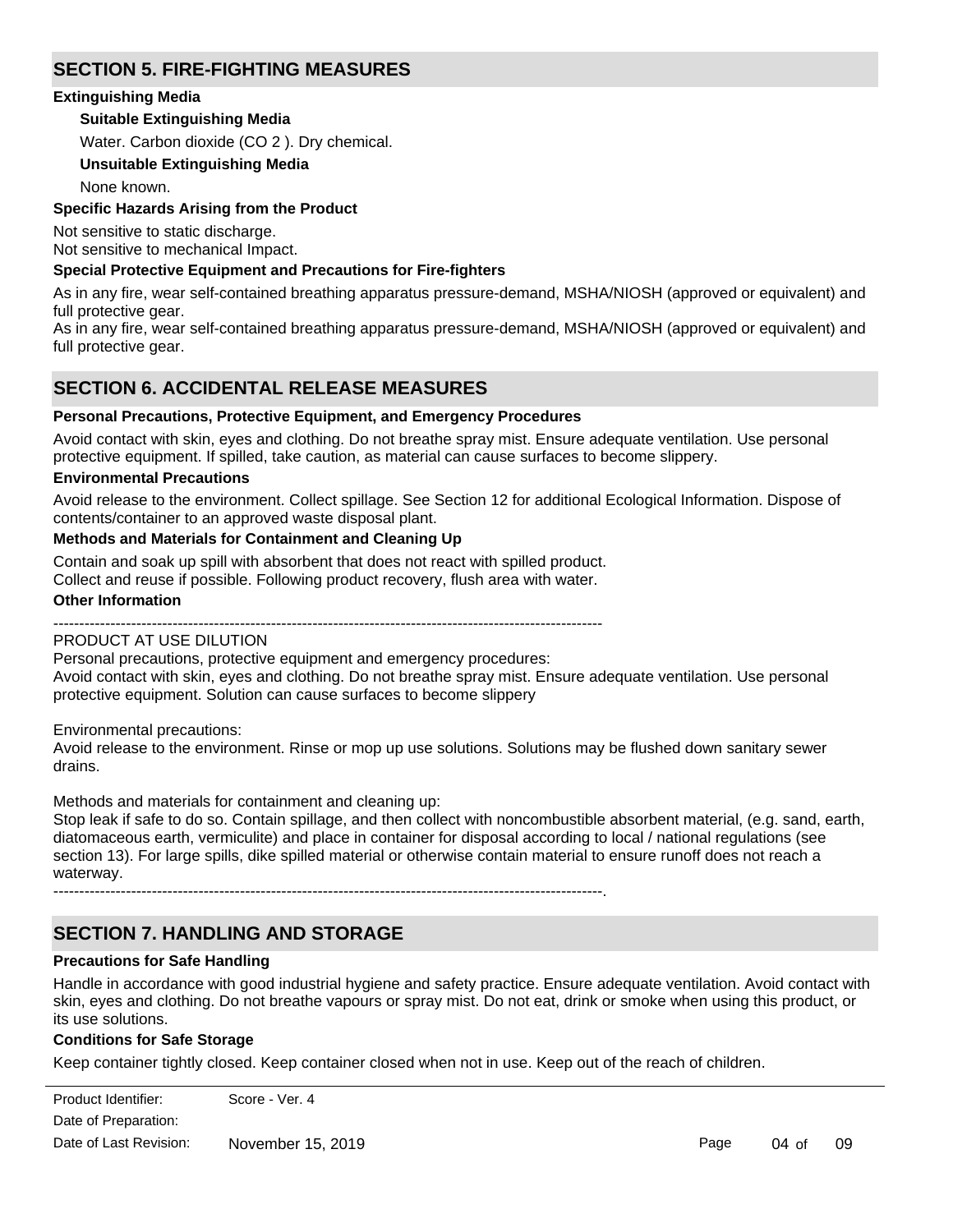#### ----------------------------------------------------------------------------------------------------------

PRODUCT AT USE DILUTION Precautions for Safe Handling:

Wash hands after handling. Handle in accordance with good industrial hygiene and safety practice.

#### Conditions for Safe Storage:

Keep out of reach of children. Store in suitable labeled containers.

----------------------------------------------------------------------------------------------------------.

# **SECTION 8. EXPOSURE CONTROLS/PERSONAL PROTECTION**

This product does not contain any hazardous materials with occupational exposure limits established by the region specific regulatory bodies.

### **Appropriate Engineering Controls**

Provide eyewash in work area, if contact or splash hazard exists.

#### **Individual Protection Measures**

#### **Eye/Face Protection**

Wear chemical safety goggles and face shield when contact is possible.

#### **Skin Protection**

Rubber or vinyl gloves recommended when handling solid chemicals.

#### **Respiratory Protection**

If exposure limits are exceeded or irritation is experienced, NIOSH/MSHA approved respiratory protection should be worn.

# **SECTION 9. PHYSICAL AND CHEMICAL PROPERTIES**

# **Basic Physical and Chemical Properties**

| Appearance                                                   | Orange.                                              |
|--------------------------------------------------------------|------------------------------------------------------|
| Odour                                                        | Orange                                               |
| <b>Odour Threshold</b>                                       | Not available                                        |
| рH                                                           | Not applicable                                       |
| <b>Melting Point/Freezing Point</b>                          | 60 °C (140 °F) (melting); Not applicable (freezing)  |
| <b>Initial Boiling Point/Range</b>                           | Not available                                        |
| <b>Flash Point</b>                                           | Not available                                        |
| <b>Evaporation Rate</b>                                      | Not applicable                                       |
| <b>Flammability (solid, gas)</b>                             | Not applicable                                       |
| <b>Upper/Lower Flammability or</b><br><b>Explosive Limit</b> | Not applicable (upper); Not applicable (lower)       |
| <b>Vapour Pressure</b>                                       | Not applicable                                       |
| Vapour Density (air = 1)                                     | Not applicable                                       |
| <b>Relative Density (water = 1)</b>                          | Not available                                        |
| <b>Solubility</b>                                            | Soluble in water; Not available (in other liquids)   |
| <b>Partition Coefficient.</b><br>n-Octanol/Water (Log Kow)   | Not applicable                                       |
| <b>Auto-ignition Temperature</b>                             | Not applicable                                       |
| <b>Decomposition Temperature</b>                             | Not available                                        |
| <b>Viscosity</b>                                             | Not applicable (kinematic); Not applicable (dynamic) |
| <b>Other Information</b>                                     |                                                      |
| <b>Physical State</b>                                        | Solid                                                |
| <b>Use Dilution</b>                                          | Use dilution pH is 9.5 - 10.5 pH                     |
|                                                              |                                                      |

Date of Preparation: Product Identifier: Score - Ver. 4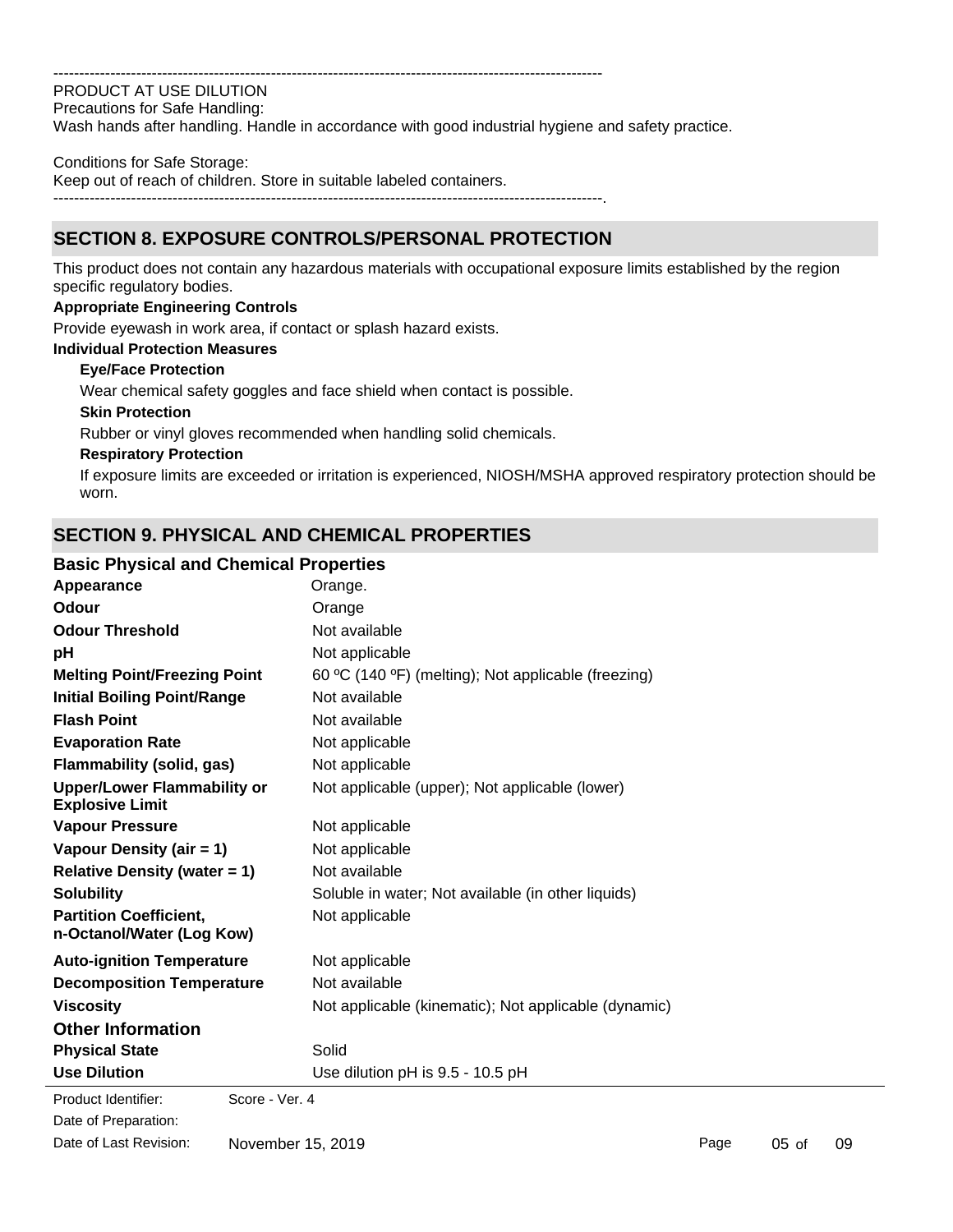# **SECTION 10. STABILITY AND REACTIVITY**

**Chemical Stability** Normally stable. **Conditions to Avoid** None known. **Incompatible Materials** None known. **Hazardous Decomposition Products** None known. **Possibility of Hazardous Reactions** None expected under normal conditions of storage and use. **Reactivity** None known.

# **SECTION 11. TOXICOLOGICAL INFORMATION**

# **Likely Routes of Exposure**

Eye contact; skin contact.

# **Acute Toxicity**

| ∣Chemical Name                                                   | <b>LC50</b>   | LD50 (oral)           | LD50 (dermal)        |
|------------------------------------------------------------------|---------------|-----------------------|----------------------|
| Sodium carbonate                                                 | Not available | 4090 mg/kg (rat)      | Not available        |
| Sodium dioctyl sulfosuccinate Not available                      |               | 3100 mg/kg (rat)      | 10000 mg/kg (rabbit) |
| Nonylphenol Ethoxylate                                           | Not available | 3310 mg/kg (rat)      | 2000 mg/kg (rabbit)  |
| Benzenesulphonic acid,<br>C10-C13 alkyl derivs.,<br>sodium salts | Not available | 1020 mg/kg (rat)      | Not available        |
| Tetrasodium<br>ethylenediaminetetraacetate                       | Not available | 1780-1800 mg/kg (rat) | Not available        |
| Pentasodium Triphosphate                                         | Not available | 4640 mg/kg (rat)      | Not available        |

LC50: No information was located.

LD50 (oral): No information was located.

LD50 (dermal): No information was located.

# **Skin Corrosion/Irritation**

Causes skin irritation.

#### **Serious Eye Damage/Irritation**

Causes serious eye damage.

#### **STOT (Specific Target Organ Toxicity) - Single Exposure**

#### **Inhalation**

May cause irritation of respiratory tract.

# **Ingestion**

Harmful if swallowed. Ingestion may cause gastrointestinal irritation, nausea, vomiting and diarrhea.

# **Aspiration Hazard**

No information was located.

# **STOT (Specific Target Organ Toxicity) - Repeated Exposure**

Product Identifier: Score - Ver. 4 Date of Preparation: Date of Last Revision: November 15, 2019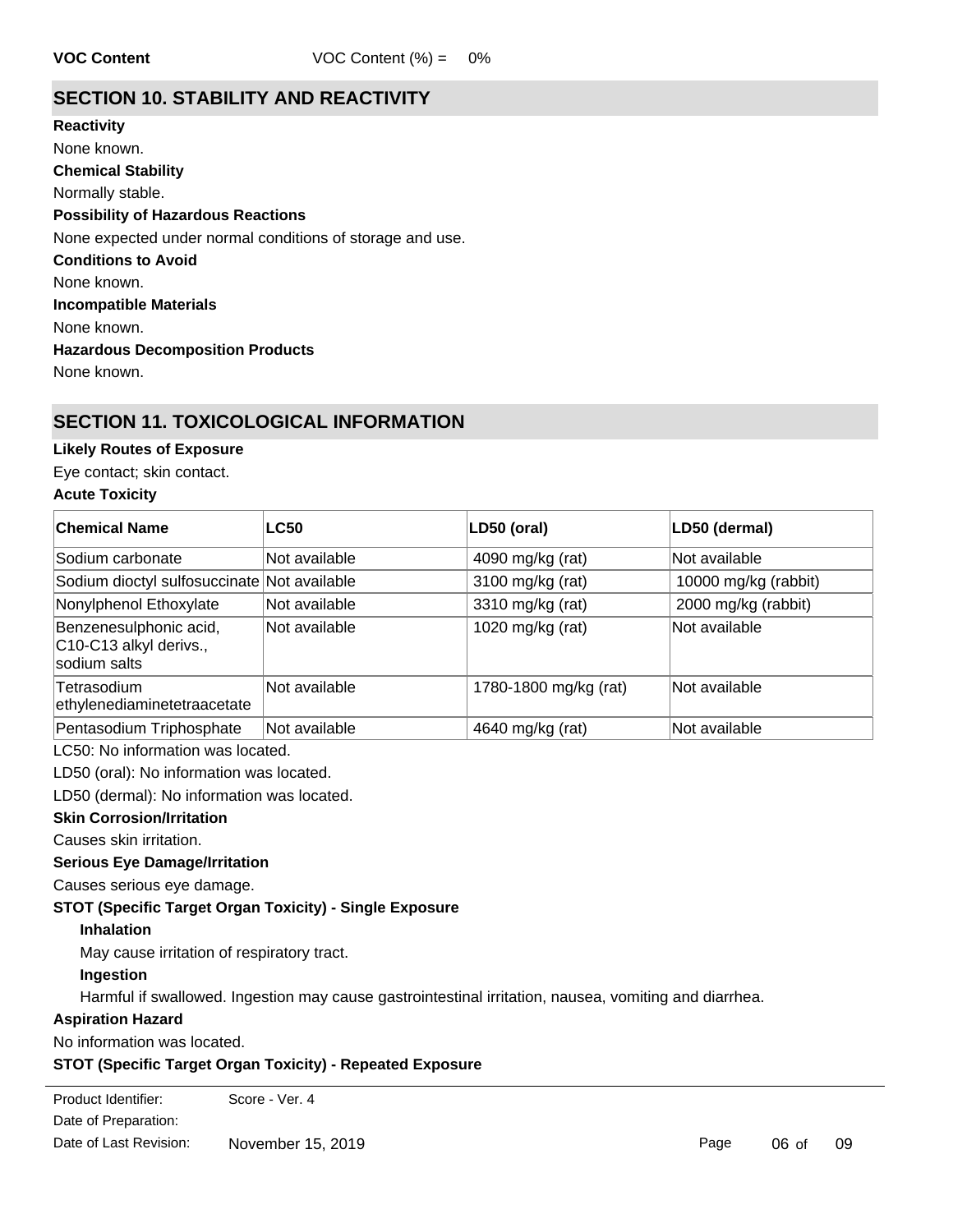| No information available.                    |
|----------------------------------------------|
| <b>Respiratory and/or Skin Sensitization</b> |
| No information available.                    |
| Carcinogenicity                              |
| Not a carcinogen.                            |
| <b>Reproductive Toxicity</b>                 |
| <b>Development of Offspring</b>              |
| No information was located.                  |
| <b>Sexual Function and Fertility</b>         |
| No information was located.                  |
| <b>Effects on or via Lactation</b>           |
| No information was located.                  |
| <b>Germ Cell Mutagenicity</b>                |
| Not mutagenic.                               |
| <b>Interactive Effects</b>                   |
| No information was located.                  |
| <b>Other Information</b>                     |
|                                              |

### PRODUCT AT USE DILUTION

Inhalation: Health injuries are not known or expected under normal use. Eye Contact: Health injuries are not known or expected under normal use. Skin Contact: Health injuries are not known or expected under normal use. Ingestion: Health injuries are not known or expected under normal use. ---------------------------------------------------------------------------------------

# **SECTION 12. ECOLOGICAL INFORMATION**

#### **Ecotoxicity**

Harmful, with long lasting effects to aquatic life, based on acute toxicity tests.

# **Acute Aquatic Toxicity**

| <b>Chemical Name</b>                                             | <b>LC50 Fish</b>                                                    | <b>EC50 Crustacea</b>                                 | <b>ErC50 Aquatic</b><br><b>Plants</b> | ErC50 Algae                                                           |
|------------------------------------------------------------------|---------------------------------------------------------------------|-------------------------------------------------------|---------------------------------------|-----------------------------------------------------------------------|
| Sodium carbonate                                                 | 300-320 mg/L<br>(Lepomis<br>macrochirus<br>(bluegill); 96-hour)     | 265 mg/L (Daphnia<br>magna (water flea))              | Not available                         | Not available                                                         |
| Sodium dioctyl<br>sulfosuccinate                                 | 54.5 mg/L (Lepomis<br>macrochirus<br>(bluegill); 96-hour)           | 35.9 mg/L (Daphnia<br>magna (water flea);<br>48-hour) | Not available                         | Not available                                                         |
| Nonylphenol Ethoxylate                                           | 1.8 mg/L (Lepomis<br>macrochirus<br>(bluegill); 96-hour)            | 12.2 mg/L (Daphnia<br>magna (water flea);<br>48-hour) | Not available                         | Not available                                                         |
| Benzenesulphonic acid,<br>C10-C13 alkyl derivs.,<br>sodium salts | 1.67 mg/L (Lepomis<br>macrochirus<br>(bluegill); 96-hour)           | 2.9 mg/L (Daphnia<br>magna (water flea);<br>48-hour)  | Not available                         | $29$ mg/L<br>(Pseudokirchneriella<br>subcapitata (algae);<br>96-hour) |
| Tetrasodium<br>ethylenediaminetetraaceta<br>te                   | 490 mg/L (Lepomis<br>macrochirus<br>(bluegill); 96-hour;<br>static) | 610 mg/L (Daphnia<br>magna (water flea);<br>24-hour)  | Not available                         | 2.77 mg/L<br>(Desmodesmus<br>subspicatus (algae);<br>72-hour)         |

**Persistence and Degradability** Date of Preparation: Product Identifier: Score - Ver. 4

Date of Last Revision: November 15, 2019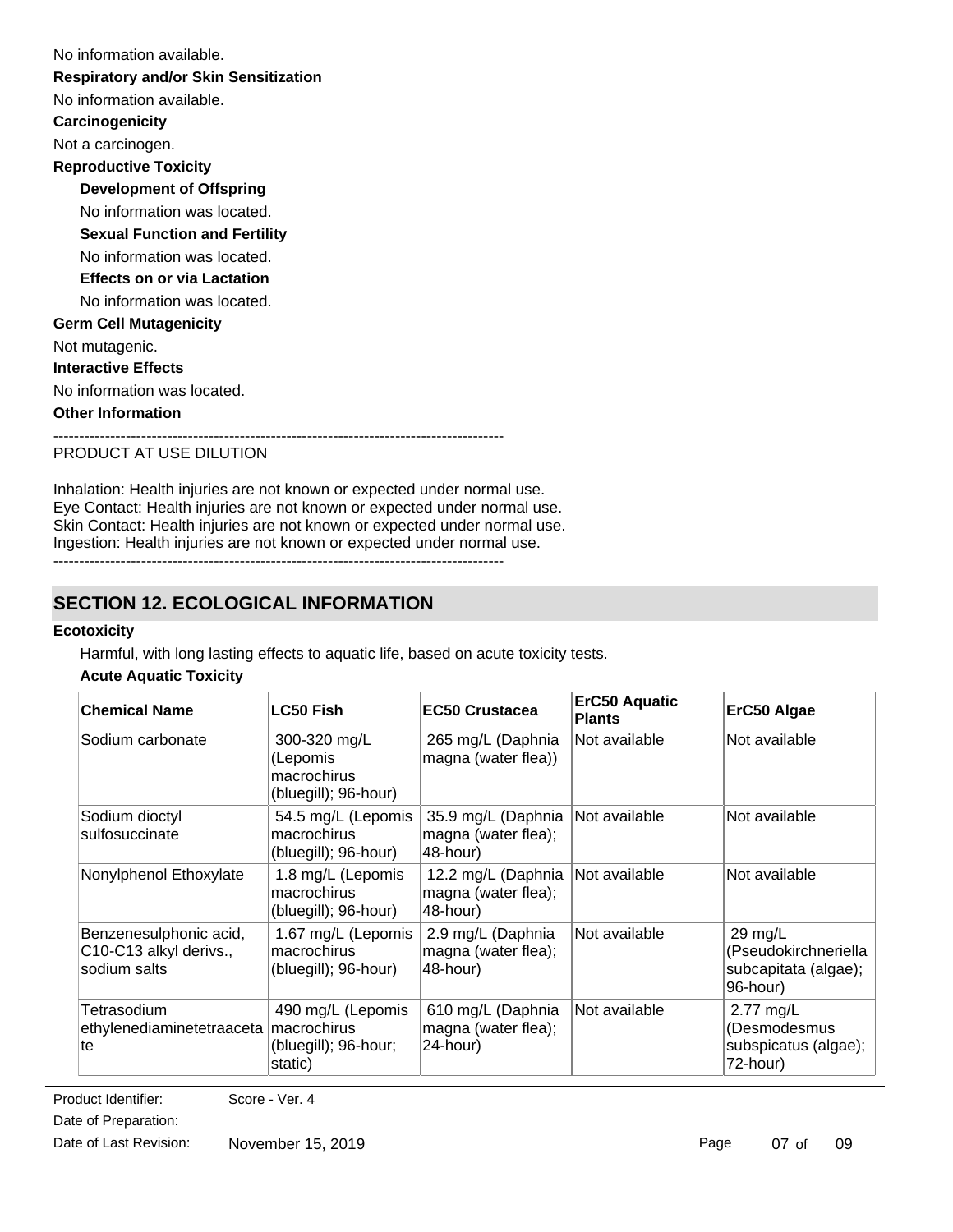No information available. No information was located. There is no information available. No information available. **Persistence and Degradability Mobility in Soil Other Adverse Effects Bioaccumulative Potential**

# **SECTION 13. DISPOSAL CONSIDERATIONS**

### **Disposal Methods**

Dispose of contents and container in accordance with local, regional, national and international regulations.

# **SECTION 14. TRANSPORT INFORMATION**

Not regulated under Canadian TDG regulations. Not regulated under US DOT Regulations. Not regulated under IATA Regulations.

**Environmental** Not applicable

**Hazards**

**Special Precautions** Not applicable

### **Transport in Bulk According to Annex II of MARPOL 73/78 and the IBC Code**

Not applicable

# **SECTION 15. REGULATORY INFORMATION**

### **Safety, Health and Environmental Regulations**

#### **Canada**

# **Domestic Substances List (DSL) / Non-Domestic Substances List (NDSL)**

All ingredients are listed on the DSL/NDSL.

#### **USA**

# **Toxic Substances Control Act (TSCA) Section 8(b)**

All ingredients are listed on the TSCA Inventory.

#### **Additional USA Regulatory Lists**

SARA Title III - Section 313:

Section 313 of Title III of the Superfund Amendments and Reauthorization Act of 1986 (SARA). This product does not contain any chemicals which are subject to the reporting requirements of the Act and Title 40 of the Code of Federal Regulations, Part 372.

SARA Title III - Section 311/312:

| Acute Health Hazard               | N٥ |    |
|-----------------------------------|----|----|
| Chronic Health Hazard             | No |    |
| Fire Hazard                       | No |    |
| Sudden Release of Pressure Hazard |    | N٥ |
| Reactive Hazard                   |    | N٥ |

California Proposition 65 This product contains no Proposition 65 chemicals.

U.S. EPA Label Information EPA Registration Number : Not applicable.

**Clean Water Act**